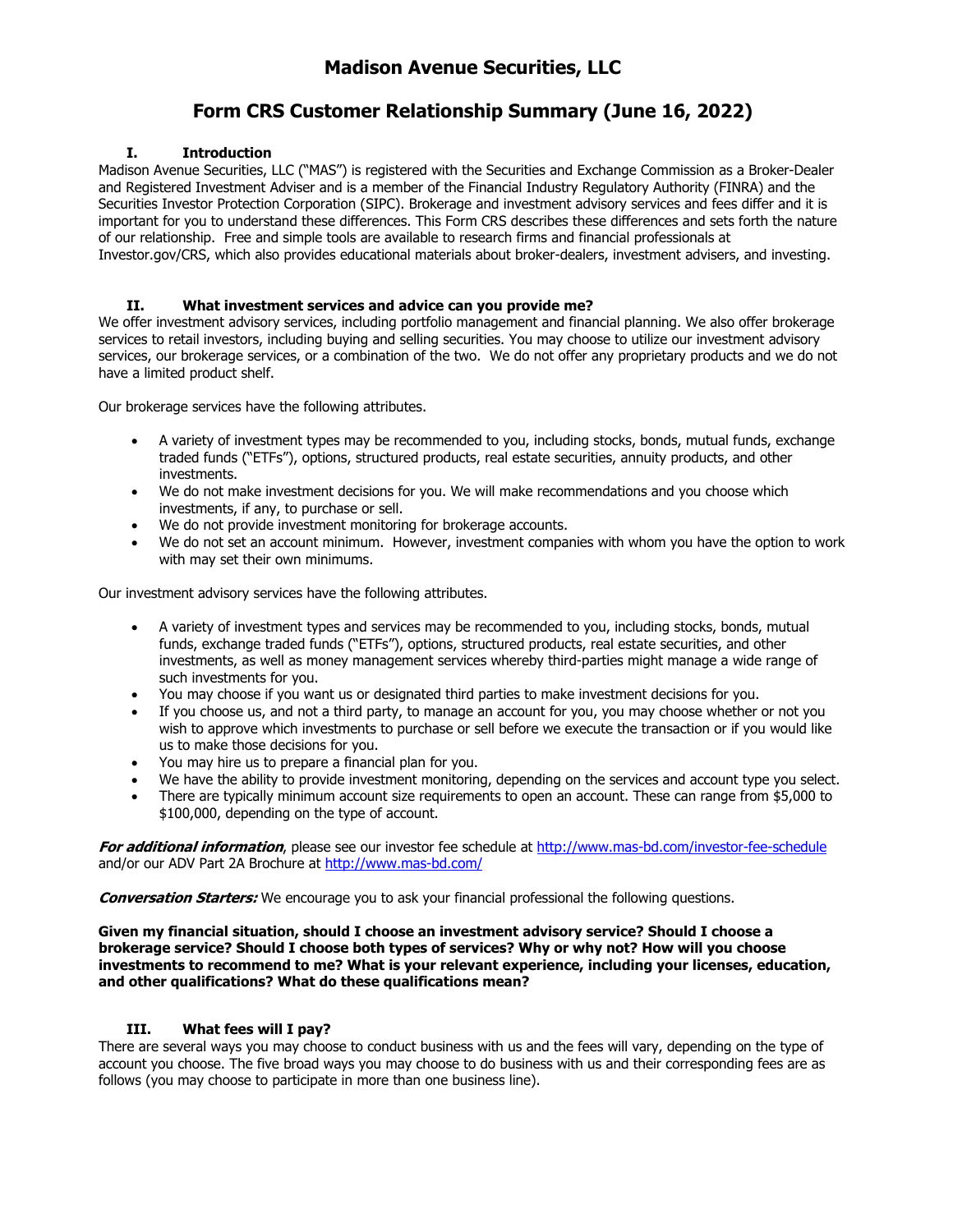### 1. Fee-Based Advisory Business with a MAS Investment Advisor Representative

You may choose to open an account where instead of paying a commission for transactions, you pay a fee based on a percentage of your account value. This type of account, known as a "fee-based account" includes a fee paid to MAS for services provided. The fees are typically billed quarterly and may range from 0.5% to 2.25% per year depending on a number of factors, including account size. In our fee-based accounts you will pay either the asset-based fee only, or the asset-based fee, plus transaction charges for activity in the account. Also, certain investments (mutual funds, for example) have underlying expenses, or expense ratios. Investments in these accounts will be held at the custodian we select. For more details about these types of accounts please refer to our ADV Brochure, Part 2A.

In addition to the fees described above, certain investments held within these accounts often have their own underlying fees and expenses, sometimes referred to as expense ratios. This is common with mutual funds and ETFs. The underlying fees can vary widely from investment to investment. In some investments the expense may be 0.5% or less per year while other investments may have expenses that are 2% or more per year. We encourage you to closely review and consider these fees when making your investment decisions.

Fee-based advisory business includes an ongoing obligation on our part to monitor your investments and to advise you about their performance, including advice as to if and when your advisory accounts are no longer in your best interest.

Not all of our Representatives are able to offer this type of account.

### 2. Fee-Based Advisory Business with a 3rd Party Manager

In fee-based advisory accounts with a  $3<sup>rd</sup>$  party manager, you will open an account (or accounts) directly with a company which MAS has a contract (or selling agreement) for them to provide investment services to you. Your investment will almost always be held with a custodian. With certain 3rd party managers, you are able to choose the custodian where you would like your investments held. With other 3<sup>rd</sup> party managers, you are limited to the custodian the 3<sup>rd</sup> party manager chooses. In these accounts, you will pay a fee to the 3<sup>rd</sup> party manager (and a portion of that fee will be shared with MAS) based on a percentage of the account value. The percentage you will pay will generally range from 1% to 2.5%. The fee may be higher or lower than this and will vary depending on a number of factors including account size and the  $3<sup>rd</sup>$  party manager chosen. You may pay additional fees with these accounts as well, including annual account fees, custodian fees, transaction fees, or account opening fees. Each 3<sup>rd</sup> party manager is required to produce their own ADV Brochure Part 2A and all of their services, fees, and expenses will be described in the respective Brochure. We encourage you to review these documents before you open an account.

In addition to the fees described above, certain investments held within these accounts often have their own underlying fees and expenses, sometimes referred to as expense ratios. This is common with mutual funds and ETFs. The underlying fees can vary widely from investment to investment. In some investments the expense may be 0.5% or less per year while other investments may have expenses that are 2% or more per year. We encourage you to closely review and consider these fees when making your investment decisions.

Fee-based advisory business includes an ongoing obligation on our part to monitor your investments and to advise you about their performance, including advice as to if and when your advisory accounts are no longer in your best interest.

Not all of our Representatives are able to offer this type of account.

#### 3. Brokerage Business

With brokerage business, you open an account or accounts with us through our clearing firm, Pershing LLC. In a brokerage account, you can buy and sell a wide variety of securities, like stocks, mutual funds, or ETFs, to name a few. In a brokerage account, you typically will pay a commission to us anytime you buy or sell an investment. Because we are paid a commission anytime you purchase or sell an investment, we have an interest in your trading more often. In addition to the trading commissions, certain account types are subject to annual custodial fees. Also, certain investments (mutual funds, for example) have underlying expenses, or expense ratios. We encourage you to review the MAS fee schedule for a listing of fees that may be applicable to brokerage accounts.

### 4. Direct Business with an investment issuer (also known as "Direct Business")

When you open a direct business account, you will be purchasing securities directly from the issuer. Common forms of direct business are mutual fund purchases, variable annuity purchases, or purchases of non-traded investments (such as non-traded real estate investment trusts or "REITs"). When you make these direct business purchases, it is brokerage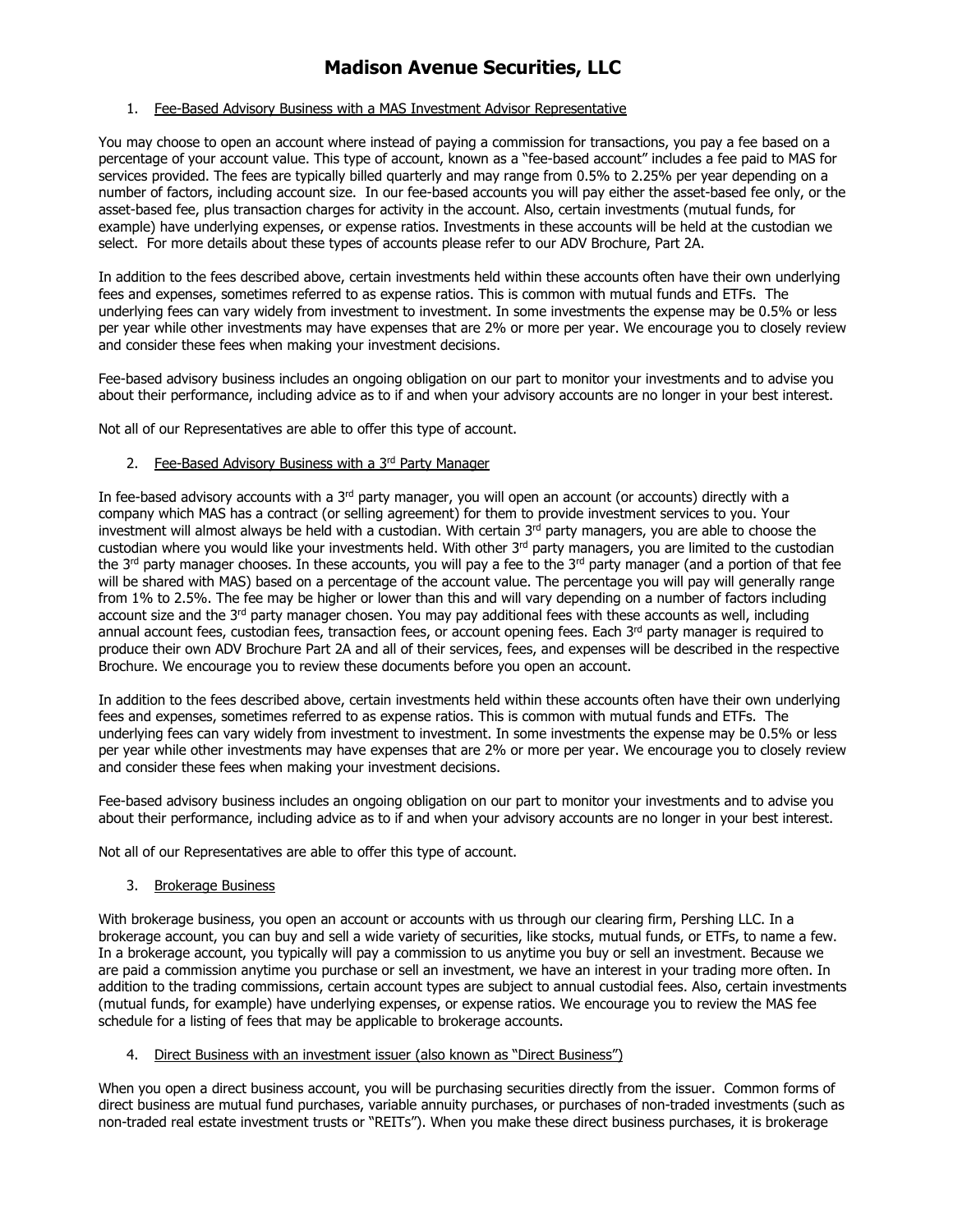business and we will receive a commission. As with all brokerage business, we do not provide investment monitoring services for these accounts. The commission rates typically range from 1% to 6% on mutual funds and variable annuities and from 5% to 7% on non-traded investments. Regardless of the investment you purchase, the commission or purchase charges will be detailed in the investment's prospectus or private placement memorandum ("PPM"). With certain investments, you will pay a commission to the investment issuer, (who will share all or a portion of that commission with us) reducing the amount of your investment that "goes to work" for you. For example, if there is a 5% front-end load on a mutual fund purchase, and you invest \$100, \$95 will go towards the investment and the remaining \$5 will pay the front-end load, or commission. This is common in mutual fund A-shares and non-traded investments. In other investment products, your entire purchase amount will be invested. This is common in variable annuities. In this scenario, the issuer of the securities will pay us a commission, but the commission is not coming directly out of your purchase amount. This does not mean that these investments do not have fees – they do. However, the fees are paid over time, and are typically reflected in the performance of the investment. Generally, with direct business, the greater the investment you make, the greater the commission we will receive. Therefore, our interest may conflict with yours when you place business in these sorts of products because the more you invest, the more we are compensated. (Note that this does not typically mean that the commission rate, or percentage is higher, if you invest larger amounts. In some instances, the commission rate we receive is actually less if you invest larger amounts.)

In addition to the commissions described above, investments purchased by direct business almost always have underlying fees and expenses, sometimes referred to as expense ratios. The underlying fees can vary widely from investment to investment. In some investments the expense may be 0.5% or less per year while other investments may have expenses that are 2%, or even 3% or more per year. We encourage you to closely review the investment's prospectus or PPM to review these expenses.

### 5. Financial Planning Business

Instead of opening an investment account (or, often in addition to opening an account) you may also hire us to prepare a financial plan for you. The financial plan may be in the form of one or a combination of 1) an analysis of your investments, or 2) a proposal for future investments, or 3) a retirement income plan, or 4) many other types of plans. When we prepare one of these plans for you, we may charge you an hourly rate or a flat fee for the plan. We may also charge you an annual planning fee if your financial plan will require periodic updating. If you decide to purchase a financial plan, you will enter into a separate written agreement with us describing the services to be performed and the associated costs. For more details about financial planning fees please refer to our ADV Brochure, Part 2A.

Not all of our Representatives are able to offer this type of service.

**You will pay fees and costs whether you make or lose money on your investments. Fees and costs will reduce any amount of money you make on your investments over time. Please make sure you understand what fees and costs you are paying.** 

**For additional information,** please see our investor fee schedule at http://www.mas-bd.com/investor-fee-schedule. You may also refer to FINRA's Fund Analyzer website at https://tools.finra.org/fund\_analyzer/ to learn about the expenses of mutual funds and exchange traded funds.

**Conversation Starters:** We encourage you to ask your financial professional the following questions.

**Help me understand how these fees and costs might affect my investments. If I give you \$10,000 to invest, how much will go to fees and costs, and how much will be invested for me?** 

**What are your legal obligations to me when providing recommendations as my broker-dealer or when acting as my investment adviser? How else does your firm make money and what conflicts of interest do you have?** 

**When we provide you with a recommendation as your broker-dealer or act as your investment adviser, we have to act in your best interest and not put our interest ahead of yours. At the same time, the way we make money creates some conflicts with your interests. You should understand and ask us about these conflicts because they can affect the recommendations and investment advice we provide you. Here are some examples to help you understand what this means.** 

**Some third party companies that we work with provide us with additional benefits in exchange for recommending their products or services. These additional benefits include revenue sharing, technology,**